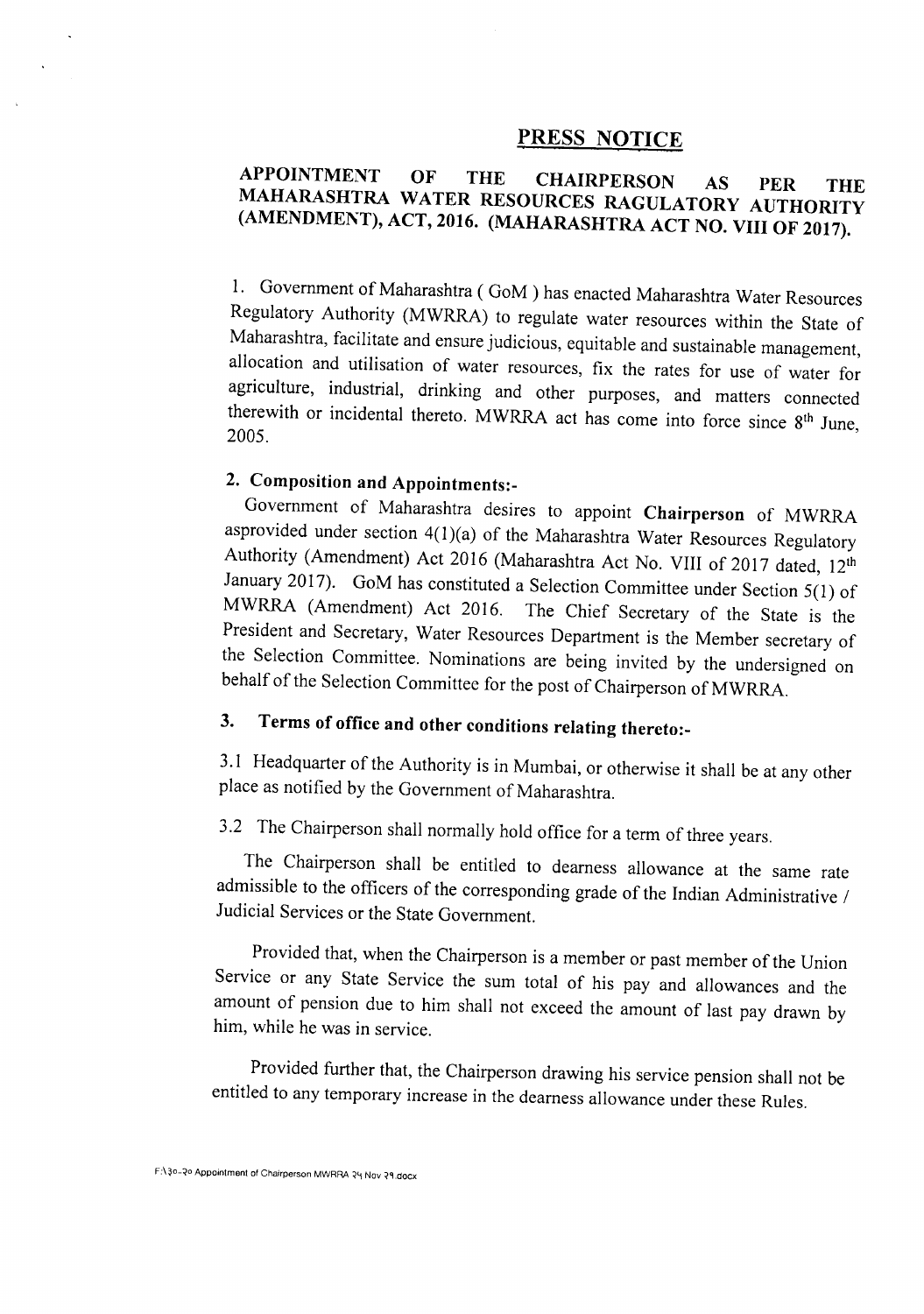3.3 The Chairperson shall be entitled to compensatory local allowance at the same admissible to the officers of the corresponding grade of the Indian Administrative / Judicial Services or the State Government.

3.4 The Chairperson shall be entitled to a rent free accommodation of the equal area admissible to officers of the corresponding grade of the Indian Administrative / Judicial Services or the State Government.

Provided that, in the event of such accommodation not being available for any reason, the State Government may take a suitable accommodation on lease for the Chairperson.

Provided further that, if Chairperson is staying in their own house, they shall be paid a house rent allowance at the same rate admissible to the officers of the corresponding grade of the Indian Judicial/Administrative Services or the State Government.

The other terms of service of the Chairperson shall be as prescribed by the State Government under the Maharashtra Water Resources Regulatory Authority (Conditions of Service of Chairperson and Members) Rules, 2006, notification dated 21<sup>st</sup> August 2006.

### **4. Eligibility:--**

| Post        | Eligibility criteria                                                                                                                                                                                                                                                                                                  | Pay Scale                                                                                                 |
|-------------|-----------------------------------------------------------------------------------------------------------------------------------------------------------------------------------------------------------------------------------------------------------------------------------------------------------------------|-----------------------------------------------------------------------------------------------------------|
| Chairperson | The Chairperson of the Authority shall be<br>persons of ability, integrity and standing.<br>The Chairperson shall be a person who is or<br>who was the Officer of any State / Union<br>Government of the Rank of Chief Secretary<br>any State Government or equivalent<br>to<br>thereto, or retired High Court Judge; | The Chairperson shall<br>be paid a monthly<br>salary in the pay scale<br>of Rupees 2,25,000/-<br>(fixed). |

4.1 The serving officer of the above rank, if finally selected, will have to resign from the employment of the Government before taking oath of the office.

### 4.2 **No person shall be appointed as the Chairperson, if he has attained the age of Sixty Seven years.**

**5.** (a) He/she will not accept any further employment under the government of Maharashtra for a period of two years from the date he/she ceases to hold such office.

(b) He/she will not accept any commercial employment for a period of two years from the date he/she ceases to hold such office.

F:\3o-2o Appointment of Chairperson MWRRA 24 Nov 29.docx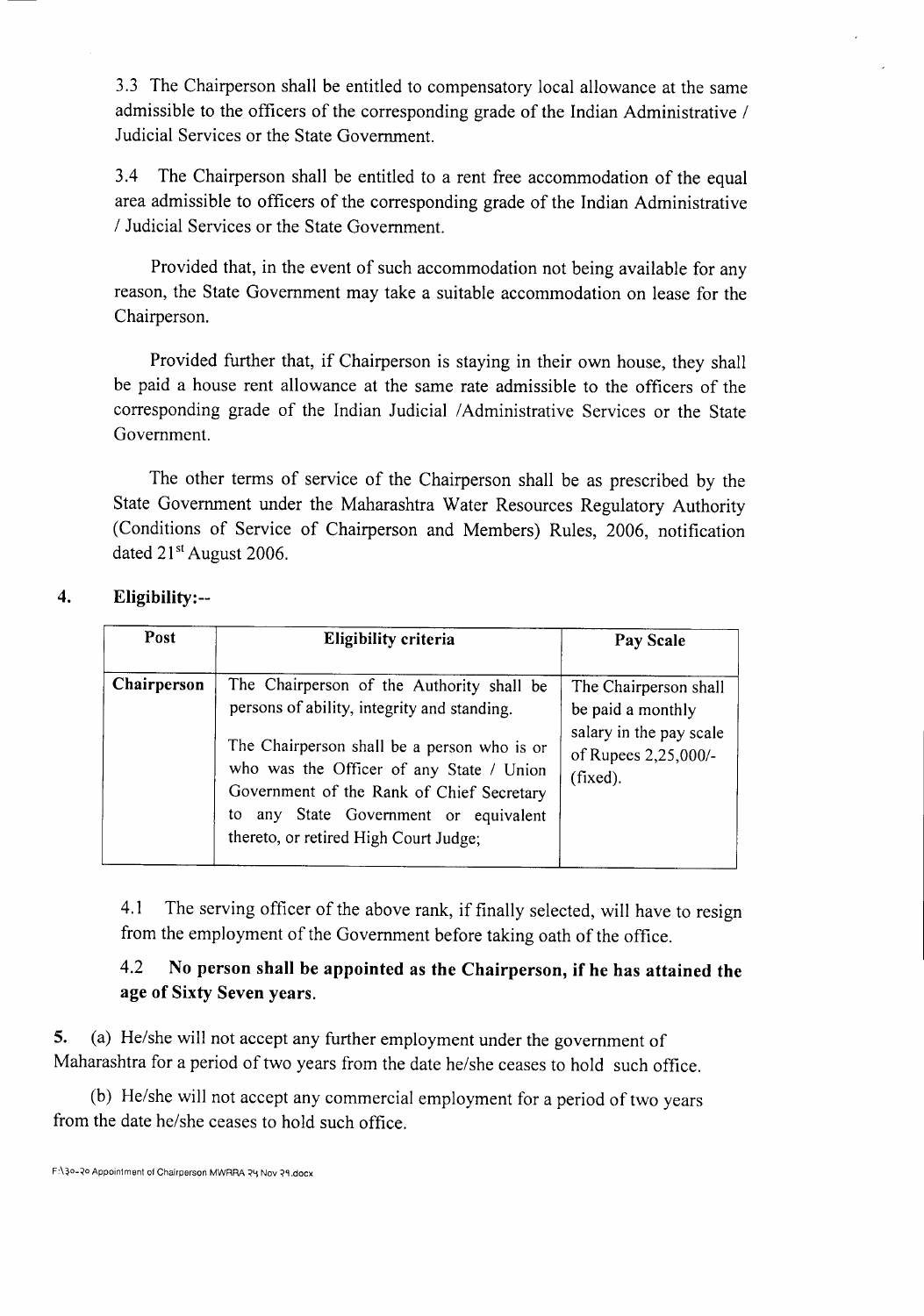6. Application shall be addressed to the Chief Secretary, Government of Maharashtra and President of the Selection Committee along with bio-data, The bio-data shall contain following details.

| 6.1 | Name of applicant                                               |  |
|-----|-----------------------------------------------------------------|--|
| 6.2 | Birth place, date and age as on 1 <sup>st</sup> March, 2022.    |  |
| 6.3 | Post presently held or last post held before retirement or      |  |
|     | otherwise.                                                      |  |
| 6.4 | Educational qualification.                                      |  |
| 6.5 | Details of posts previously held.                               |  |
| 6.6 | Willingness letter to resign his/her present post to join in    |  |
|     | MWRRA, if Selected.                                             |  |
| 6.7 | A letter intimating the details of office, employment of        |  |
|     | consultancy agreement or arrangement which he/she has in        |  |
|     | his/her name or in any relative, carrying any of the following  |  |
|     | business.                                                       |  |
|     | (a) Construction of Water Resource Projects.                    |  |
|     | (b) Manufacturing and supply of items related to agricultural   |  |
|     | and water supply industry viz. irrigation pumps, pipes,         |  |
|     | sprinklers etc.                                                 |  |
|     | (c) Law firms.                                                  |  |
| 6.8 | Applicant should submit his / her vision statement in not more  |  |
|     | than 100 words regarding role and responsibility of the post of |  |
|     | Chairperson.                                                    |  |

Applications duly furnishing above details alongwith bio-data (as specified) are to be submitted with supportive documents to the Additional Chief Secretary, Water Resources Department and Member Secretary, Selection Committee, 3rd floor, Mantralaya, Mumbai-400 032 on or before 20th April, 2022 upto 17.00 p.m. Scanned signed copy of the complete application along with supporting documents also be accepted on following email.

psecwr. wrd@maharashtra.gov.in

 $(R. R. | Shukla')$ Chief Engineer (WR) & Joint Secretary Water Resources Department Government of Maharashtra.

**------** \* \* \* \* \*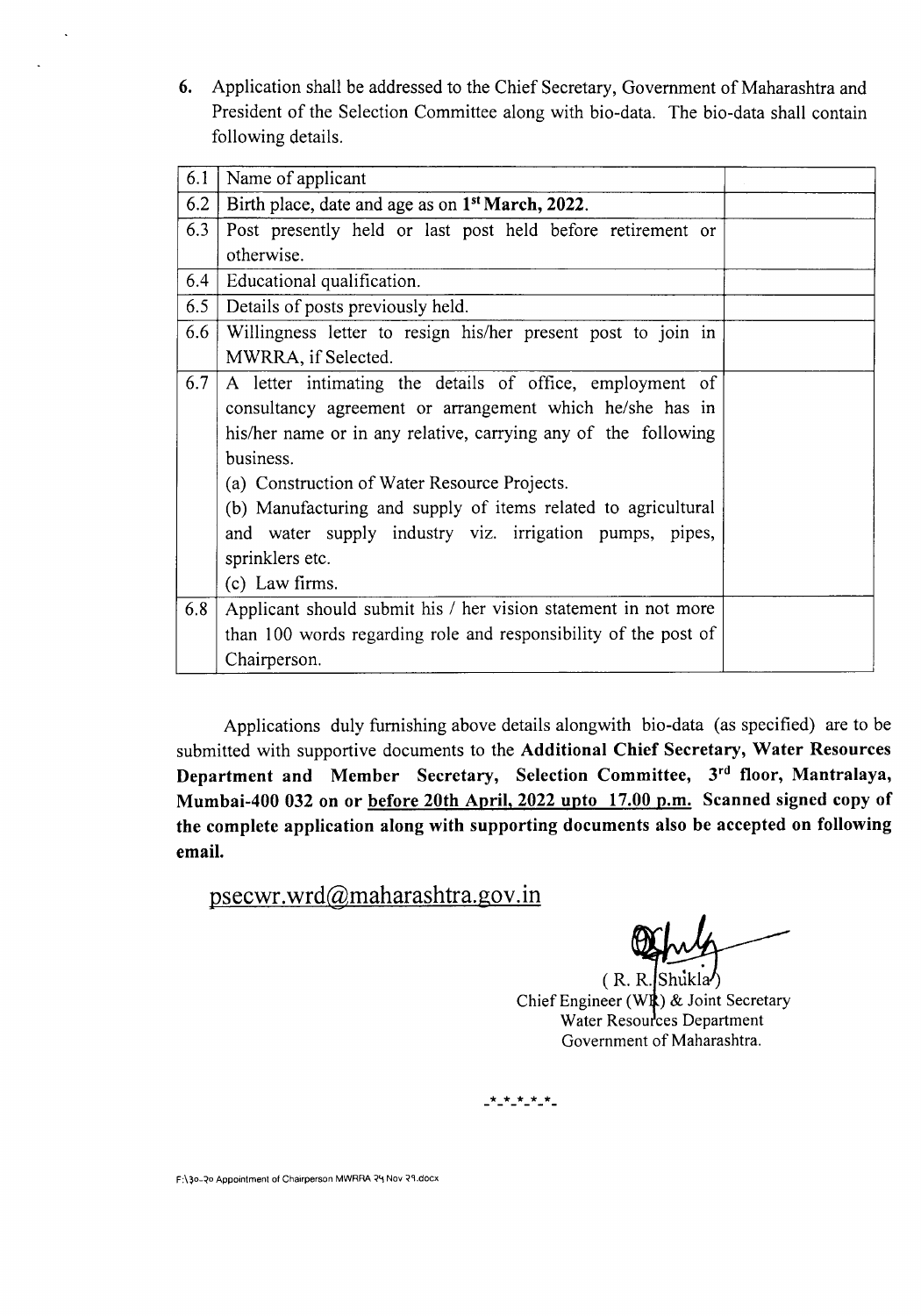महाराष्ट्र जलसंपत्ती नियमन प्राधिकरण ( सुधारणा ) अधिनियम, २०१६ (सन २०१७ चा महाराष्ट्र अधिनियम क्रमांक ८) अंतर्गत महाराष्ट्र जलसंपत्ती नियमन प्राधिकरणाचे अध्यक्ष या पदाच्या नियुक्तीसाठी जाहीर सूचना :-

महाराष्ट्र शासनाने राज्यामधील जलसंपत्तीचे विनियमन करण्याकरीता, जलसंपत्तीचे प्रमाणित, समन्याय व न्याय व्यवस्थापन, वाटप व वापर सुकर करण्याकरिता आणि कृषि, औद्योगिक, पिण्याच्या व इतर प्रयोजनांसाठी वापरावयाच्या पाण्याचे दर निश्चित करण्याकरिता महाराष्ट्र जलसंपत्ती नियमन प्राधिकरण अधिनियम, २००५ करण्यात आला आहे.

खालील सही करणाऱ्यांकडून महाराष्ट्र जलसंपत्ती नियमन प्राधिकरण, मुंबई येथे अध्यक्ष या पदासाठी नव्याने निवड करण्याकरिता निवड समितीच्या वतीने दि.२० एप्रिल, २०२२ रोजी सायंकाळी ५.०० वाजेपर्यंत किंवा त्यापूर्वी नामनिर्देशने मागविण्यात येत आहेत.

सदर पदासाठी यापुर्वी प्रसिध्द केलेल्या जाहिरातीस अनुसरुन अर्ज केलेल्या उमेदवारांनी पुन:श्च नव्याने अर्ज सादर करणे आवश्यक आहे.

महाराष्ट्र जलसंपत्ती नियमन प्राधिकरण (सुधारणा) अधिनियम, २०१६ (सन २०१७ चामहाराष्ट्र अधिनियम क्रमांक ८) अंतर्गत सदर पदासाठी पात्रता, सेवाशर्ती इत्यादि नामनिर्देशनासोबत द्यावयाची माहिती पुढील संकेत स्थळावर उपलब्ध आहे.

> https://maharashtra.gov.in https://wrd.maharashtra.gov.in https://mwrra.org

मुख्य अभियंता (जेसं) व सह सचिव जलसंपदा विभाग, महाराष्ट्र शासन